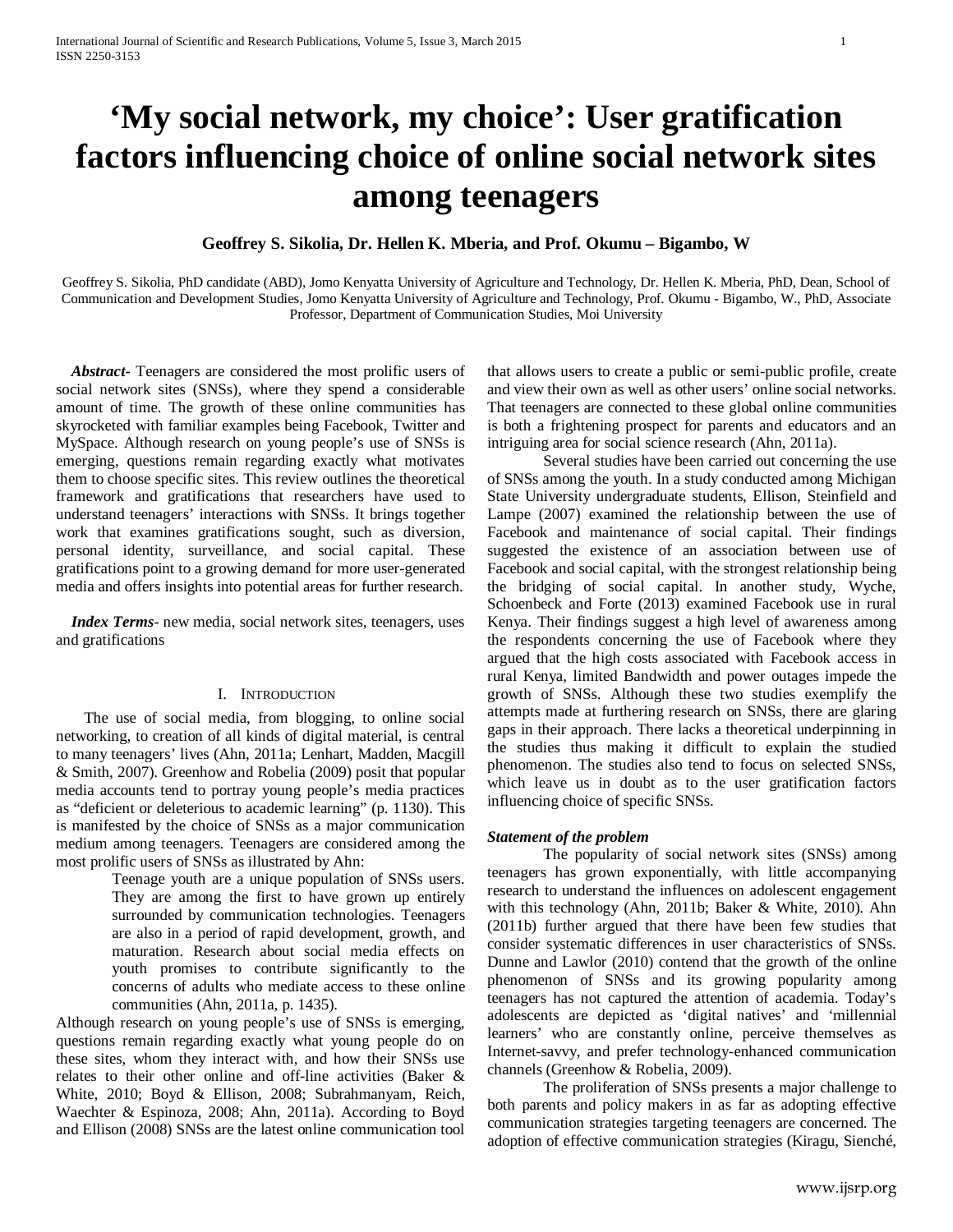Obwaka & Odallo, 1998) will inevitably stem the social, cultural and economic repercussions of uninformed behavior by teenagers. However, despite the growth of social media, and more specifically the adoption of SNSs by teenagers, little has been done to investigate the user gratification factors influencing the choice of specific SNSs among this group. Interestingly, Internet usage among the youth is perceived negatively considering elements such as pornography and indecent exposure. This is despite the fact that Internet represents a fantastic world of opportunity for children and youth, filled with both good and bad consequences (Chan & Fang, 2007). Among the negative consequences of the Internet include; cyber bullying, sexting, online harassment, and Facebook depression. The positive consequences include socialization and communication, enhanced learning opportunities, and access to health information (O'Keefe et al., 2011). It is therefore worth noting that with new forms of media emerging and the convergence of media technology, the patterns of media usage will inevitably undergo rapid changes thus presenting a major challenge to policy communication strategies targeting teenagers. The danger here is that ineffective communication strategies may be adopted thus excluding teenagers, whose Internet use is considered undeveloped. The purpose of this review is to address this gap by investigating the user gratification factors influencing teenagers' choice of SNSs.

## *Objective(s***)**

The general objective of this review is to investigate user gratification factors influencing teenagers' choice of SNSs. Specifically, the review investigates how 'gratifications sought' influence teenagers' choice of social network sites.

#### II. LITERATURE REVIEW

## *The teenage youth segment*

The UNFPA (2011) defined the youth as people within the age bracket of 15 to 24 years. The UNFPA (2011) report states that "although people 24 years old or younger make up almost half of the world's 7 billion population (with 1.2 billion between the ages of 10 and 19), their percentage of the population in some major developing countries is already at its peak" (p. 10). The Global Roundtable Working Group on the Youth (2011) affirmed these statistics by stating that the number of youth between the ages of 15 and 24 is 1.1 billion; youth constitute 18 percent of the global population. Youth and children together, including those aged 24 and younger, account for nearly 40 percent of the world's population. Geographically, the largest population of youth is concentrated in Asia; 15 percent, in Africa; 10 percent, in Latin America and the Caribbean; and the remaining 15 percent, in developed countries and regions. Such statistics demonstrate that:

> In middle income and some rapidly developing lower income countries, the number of years in which a large, young working population can be counted on to fuel development may be fleeting, and governments and the private sector need to act expeditiously to prepare the young for productive roles (UNFPA, 2011, p. 11).

This review focused on teenagers aged between 13 and 19 years.

Many of the youth have been excluded from designing, planning and implementing programs and policies that affect them. Many, who are productive and energetic remain unemployed, continue to suffer from poor health, and lack sufficient support. Some of them have special needs that require attention. These include those living off the streets and those with HIV/AIDS. The responsibility of ensuring that the aspirations and hopes of the youth are met lies with a multiplicity of stakeholders. Among the other issues affecting the youth include: (1) unemployment and underemployment where only about 25 percent of the youth are absorbed leaving 75 percent unemployed, (2) the youth face a myriad of health related problems including STI's, drug and substance abuse as well as poor access to health services. The Global Roundtable Working Group on Youth (2011) attested that millions of adolescents face the prospect of early marriage, early childbearing, incomplete education and the threat of HIV and AIDS. Increasing youth's knowledge, improving services for young people, and encouraging youth's participation in program decisions will help all young people to lead healthier and more productive lives, (3) increasing school and college dropout rates, crime and deviant behavior, limited sports and recreation facilities, abuse and exploitation, limited participation and lack of opportunities, limited and poor housing, and (4) limited access to ICT. These limitations imply that "the youth cannot exploit career, business and education opportunities available because they lack access to ICT due to unavailability especially in rural areas, and high costs" (Global Roundtable Working Group on Youth, 2011, p. 4).

#### *An overview of the new media*

The new media is defined broadly and generally refers to a range of applications that merge traditional media such as print, television, film, newspapers and images with digital technology to create interactive and dynamic publications, tools and uses (Conway, 2011). The new media is characterized by elements such as open access, user driven and collaborative content generation, feedback, and digital delivery. Among the common examples of new media include "virtual worlds, collaborative workspaces, social media, and open access journals, applications for smart phones, tablets, and e-readers" (p. 247). The youth form a considerable segment of new media users due to the high levels of interactivity involved. With new forms of media emerging and the convergence of media technology, the patterns of media usage will inevitably undergo rapid changes.

A characteristic of the new Information Communication Technologies (ICTs) is the multifunction capacity. Although research about the Internet has grown exponentially along with the development and spread of ICTs, it still remains a comparatively small body of literature (Kim & Weaver, 2002; as cited in Chan & Fang, 2007). Worldwide, a growing number of individuals are connected through the Internet and related Information and Communication Technologies (ICTs), such as mobile phones, personal computers, Personal Digital Assistants (PDAs), tablets and other networked gadgets and electronic devices, which are themselves converging (Dutta, Dutton, & Law, 2011). The beginning of the  $21<sup>st</sup>$  century is marked by the rise of ubiquitous technology in everyday life. As more and more people are connected to the Internet, today's networked society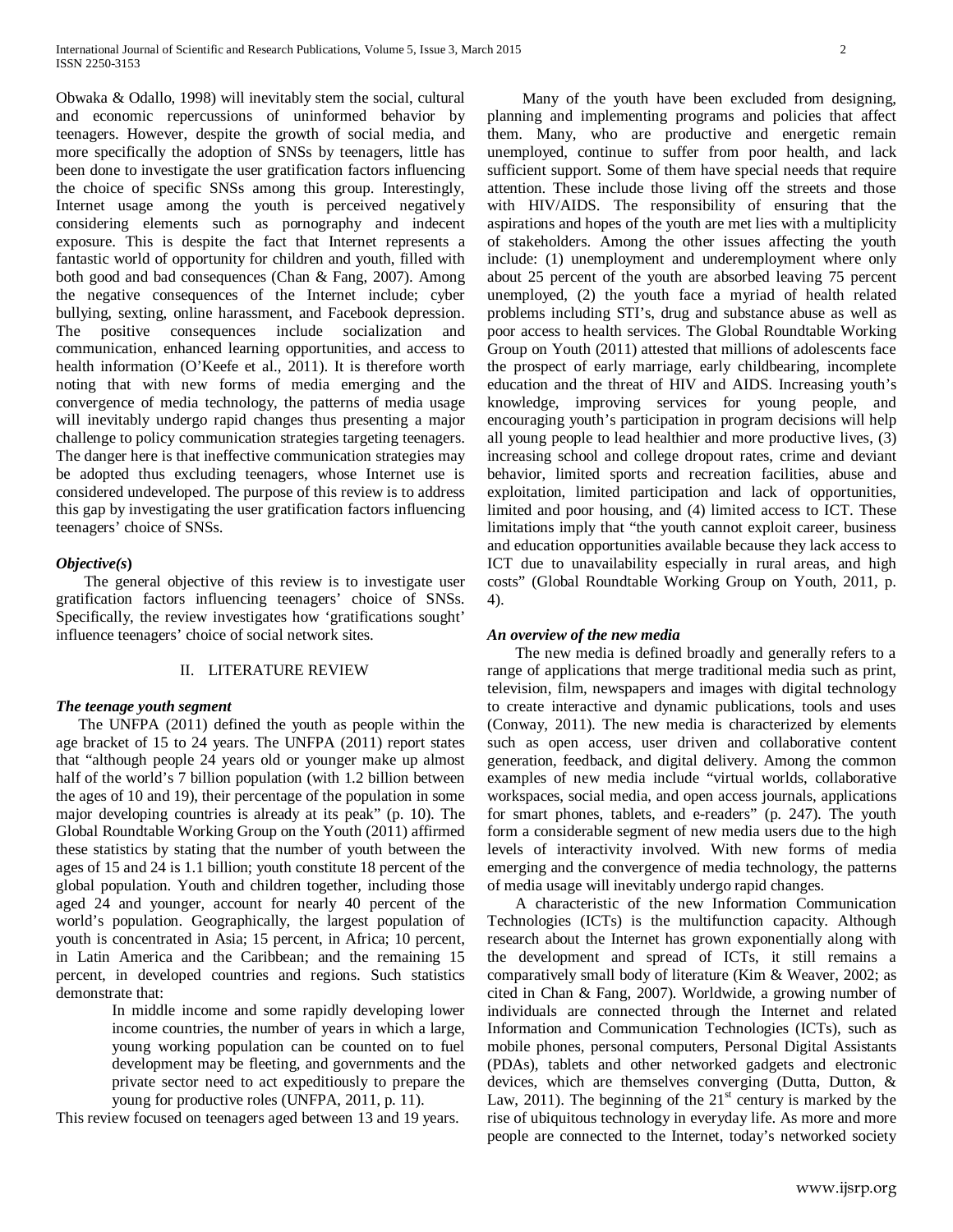makes it increasingly difficult to remain offline. "As new products, such as the Apple iPad, Samsung Galaxy Tab, and Cisco Cius, entered the market this same year, sales for the reinvented media tablet were forecasted to reach 19.5 million." (Dutta et al., 2011, p. 5). Consequently, individual citizens are becoming more focused on the opportunities and risks electronic devices pose. Among these include the risk of indecent exposure, enculturation, pornography, and anti-social behaviors among others.

Littlejohn and Foss (2008) highlighted the idea of the "Second Media Age", as propounded by Mark Poster in his book "The Second Media Age", which signal important changes in media theory. Three key assumptions of the second media age include: firstly, that the concept of "media" is loosened from primarily "mass" communication to a variety of media ranging from broad to personal in scope. Secondly, the concept evaluates new forms of media use ranging from individualized information and knowledge acquisition to interaction. Thirdly, the power of media comes back into focus including a renewed interest in characteristics of dissemination and broadcast media. The first media age was said to be characterized by "(a) centralized production (one to many); (b) one-way communication; (c) state control for the most part; (d) the reproduction of social stratification and inequality through media; (e) fragmented mass audiences; and (f) the shaping of social consciousness" (Littlejohn & Foss, 2008, p. 292). The second media age, in contrast, and which is the focus of this study is described as being "(a) decentralized; (b) two-way; (c) beyond state control; (d) democratizing; (e) promoting individual consciousness; and (f) individually oriented" (Littlejohn & Foss, 2008, p. 292).

Severin and Tankard, 1998, and Littlejohn and Foss (2008) further argued that the World Wide Web (WWW) is seen as an open, flexible, and dynamic information environment, which allows humans to develop a new orientation to knowledge and thus engage in a more interactive, community-based, democratic world of mutual sharing and empowerment. SNSs constitute this new platform through which teenagers interact. Littlejohn and Foss therefore add that "the Internet provides virtual meeting places that expand social worlds, creates new possibilities for knowledge, and provide for a sharing of perspectives worldwide" (p.292). The new media contain powers as well as limits. Examples include: provision of openness and flexibility of use, can lead to confusion and chaos. New media greatly widen choice. Diversity is one of the great values of new media, but can lead to division and separation. New media may also allow flexibility in how we use time but also create new time demands.

## *Online Social Network Sites (SNSs)*

Closely related to the Internet and most popular among the youth are SNSs. The online phenomenon of SNSs has been consistently growing in popularity over the past five years. SNSs constitute a form of virtual community, with sites such as bebo, Facebook and MySpace commanding a vast global following (Dunne & Lawlor, 2010; Boyd & Ellison, 2008). For example, Facebook and MySpace report in excess of 70 and 50 million visitors, respectively on a monthly basis to their sites (Dunne & Lawlor, 2010). Consequently, a new aspect of new media referred to as 'user-generated media' has emerged. Boyd and Ellison defined a SNS as "a web-based service that allows

individuals to (a) construct a public or semi-public profile within a bounded system, (b) articulate a list of other users with whom they share a connection, and (c) view and traverse their list of connections and those made by others within the system" (p. 211). Boyd and Ellison further argued that SNSs "are increasingly attracting the attention of academic and industry researchers intrigued by their affordances and reach" (p. 210). They posited that since their introduction, SNSs such as Myspace, Facebook, Cyworld and Bebo have attracted millions of users, many of whom have integrated these sites into their daily lives. Boyd and Ellison argued that "SNS researchers' ability to make causal claims is limited by a lack of experimental or longitudinal studies. Although the situation is rapidly changing, scholars still have a limited understanding of who is and who is not using these sites, why, and for what purposes, especially outside the U.S." (p. 224).

Although their influence on the world at large is still unclear, user-generated media (UGM) are fundamentally changing the world of entertainment, communication, and information. This is attributed to their self-sustaining nature and ever growing audience size (Shao, 2009). Historically, UGM can be traced back to the bulletin boards on such portal sites as Yahoo and AOL in the 1990s. Over time, "they have evolved to encompass blogs, wikis, picture-sharing, video-sharing, social networking, and other user-generated web sites" (p. 8). UGM thus refers to "the new media whose content is made publicly available over the Internet, reflects a certain amount of creative effort, and is created outside professional routines and practices" (Shao, 2009, p. 8). The challenge here is in relating the gratifications sought and those obtained through the choice of these new forms of media.

## *Examples of online Social Network Sites (SNSs)*

Ellison and Boyd (2013) argued that the proliferation and evolution of SNSs makes it challenging to give a standard definition. They further defined a social network site as;

> A networked communication platform in which participants 1) have uniquely identifiable profiles that consist of user-supplied content provided by other users, and/ or system-provided data; 2) can publicly articulate connections that can be viewed and traversed by others; and 3) can consume, produce, and/ or interact with streams of user-generated content provided by their connections on the site

## (Ellison & Boyd, 2013, p. 7).

Examples of popular SNSs among the youth include Facebook, Twitter, LinkedIn, and Google+. Willems (2011) described Facebook as "a social utility which connects people with friends and others" (p. 1322). There are more SNSs, which are ranked based on their popularity as shown in table 1 below.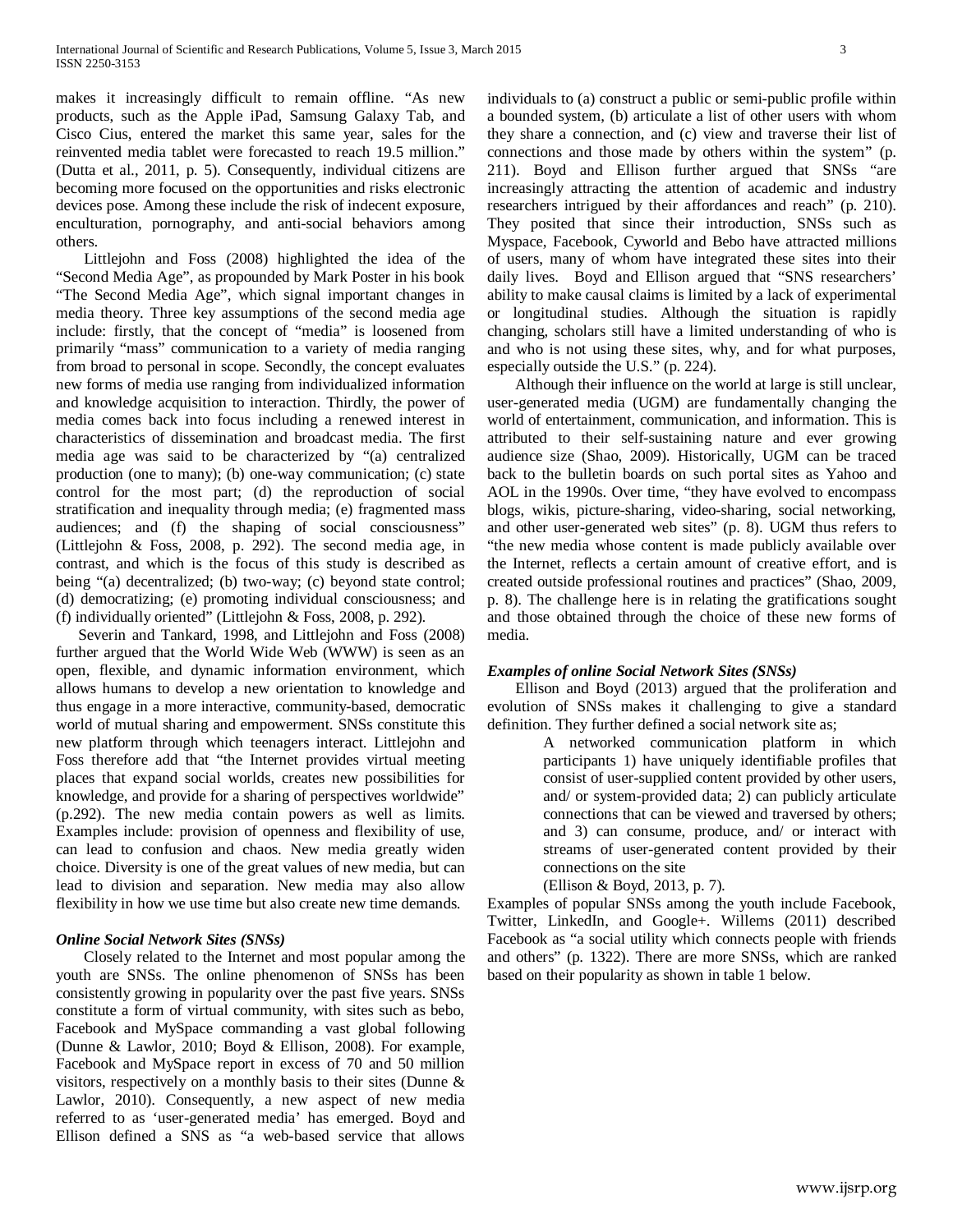**Table 1: Top ten online social network sites (SNSs)** 

| Rank           | <b>Site</b> | <b>Estimated</b><br>monthly visitors | unique |
|----------------|-------------|--------------------------------------|--------|
|                | Facebook    | 800,000,000                          |        |
| $\overline{2}$ | Twitter     | 250,000,000                          |        |
| 3              | LinkedIn    | 200,000,000                          |        |
| 4              | $Google+$   | 150,000,000                          |        |
|                | Pinterest   | 140,500,000                          |        |
| 6              | Tumbir      | 110,000,000                          |        |
|                | Flickr      | 67,000,000                           |        |
| 8              | VK          | 65,400,000                           |        |
| 9              | Instagram   | 50,000,000                           |        |
| 10             | MySpace     | 26,500.000                           |        |

Source: Top 15 most, 2014

### *Theoretical framework*

This review is premised on the Uses and Gratifications (U&G) theory as propounded by Blumler and Katz in 1974. The uses and gratifications (U&G) theory is based on the notion that media cannot influence an individual unless that person has some use for that media or its messages (Rubin, 2002). This marks a shift from the traditional viewpoint of 'powerful-media-effects' theories in which an audience is depicted as passive and easily manipulated by media influences. Quan-Haase and Young (2010) argued that in U&G theory a key distinction is made between gratifications obtained and gratifications sought. Quan-Haase and Young (2010) draw this distinction by arguing that "gratifications obtained (GO) refer to those gratifications that audience members actually experience through the use of a particular medium" (p.352). By contrast, gratifications sought (GS), which are often referred to as "needs' or "motives" refer to "those gratifications that audience members expect to obtain from a medium before they have actually come into contact with it" (p. 352).

This review focuses on the gratifications sought by teenagers in their choice of SNSs. Dunne, Lawlor and Rowley (2010) reinforce this by classifying GS as "communication, friending, identity creation and management, entertainment, escapism and alleviation of boredom, information search, and interaction' against GO, which include 'portrayal of one's ideal image, peer acceptance, relationship maintenance, safety from embarrassment and rejection, and engagement in playground politics" (p. 51). Song, Larose, Eastin and Lin (2004) found seven gratification factors specific to the Internet. These are; virtual community, information seeking, aesthetic experience, monetary compensation, diversion, personal status, and relationship maintenance. From the foregoing arguments, it is quite clear that teenagers indeed seek a variety of gratifications from SNSs and in turn gain different satisfactions from the same. A further exploration of the U&G approach in the next section will give insight into the user gratification factors influencing teenagers' choice of SNSs.

## *The uses and gratifications (U&G) theory*

According to Littlejohn and Foss (2008) one of the most popular theories of mass communication is the U&G approach. This approach focuses on the consumer-the audience member rather than the message. The theory imagines the audience member to be a discriminating user of media. The audience is assumed to be active and goal directed. The audiences are largely responsible for choosing media to meet their own needs. The media are considered to be only one factor contributing to how needs get met, and the audience members are assumed to have considerable agency or in essence know their need and how to gratify those needs.

The U&G approach was propounded by Blumler and Katz in 1974. The underlying assumption is that audiences are active and they seek out that content which provides the most gratification (Fawkes & Gregory, 2001). Fawkes and Gregory further added that "the level of gratification depends on the level of need or interest of the individual" (p. 120). According to Katz, Blumler and Gurevitch (1973-1974), the last few years have witnessed a revival of direct empirical investigation of audience uses and gratifications. Each of these studies attempts to press towards a greater systemization of what is involved in conducting research in this field. Katz, Blumler and Gurevitch added that the U&G approach is concerned with: "(a) the social and psychological origins of, (b) needs, which generate, (c) expectations of, (d) the mass media or other sources, which lead to, (e) different patterns of media exposure (or engagement in other activities), resulting in, (f) need gratifications and, (g) other consequences, perhaps mostly unintended ones" (p. 510). This model informs the present review in the sense that, (a) teenagers have social and psychological needs, which (b) determine the Gratifications Sought (GS) through specific SNSs, and (c) have expectations of the different SNSs available, which (d) enables them to access social media, (e) and engage in different online activities, resulting in (f) gratifications obtained (GO) and, (g) other consequences (both positive and negative), mostly unintended.

## *User gratification factors*

Gratification factors influencing teenagers' choice of SNSs have been summarized into the following variables; (a) diversion, which is escape from routine and problems; emotional release, (b) personal identity/ individual psychology, which relates to value reinforcement, (c) surveillance, which is information about things which might affect one or will help one do or accomplish something (Severin & Tankard, 1998), and (d) social capital, which captures the benefits accrued from personal relationships, for example, family, friends, classmates, and acquaintances (Vitak, Ellison & Steinfield, 2011, Severin & Tankard, 1998).

## *Personal identity*

Personal identity is a critical variable in this review considering that the importance of presenting a positive selfidentity among teenagers cannot be overemphasized. Harrison and Thomas (2009) defined identity as "the way in which users develop their online profiles and lists of friends to carry out important community processes" (p. 114). They further outlined aspects of identity as follows.

> (a) Impression management, which is concerned with personal identity formation, (b) friendship management, which is linked to impression management in that users use publicly displayed profiles of others to choose who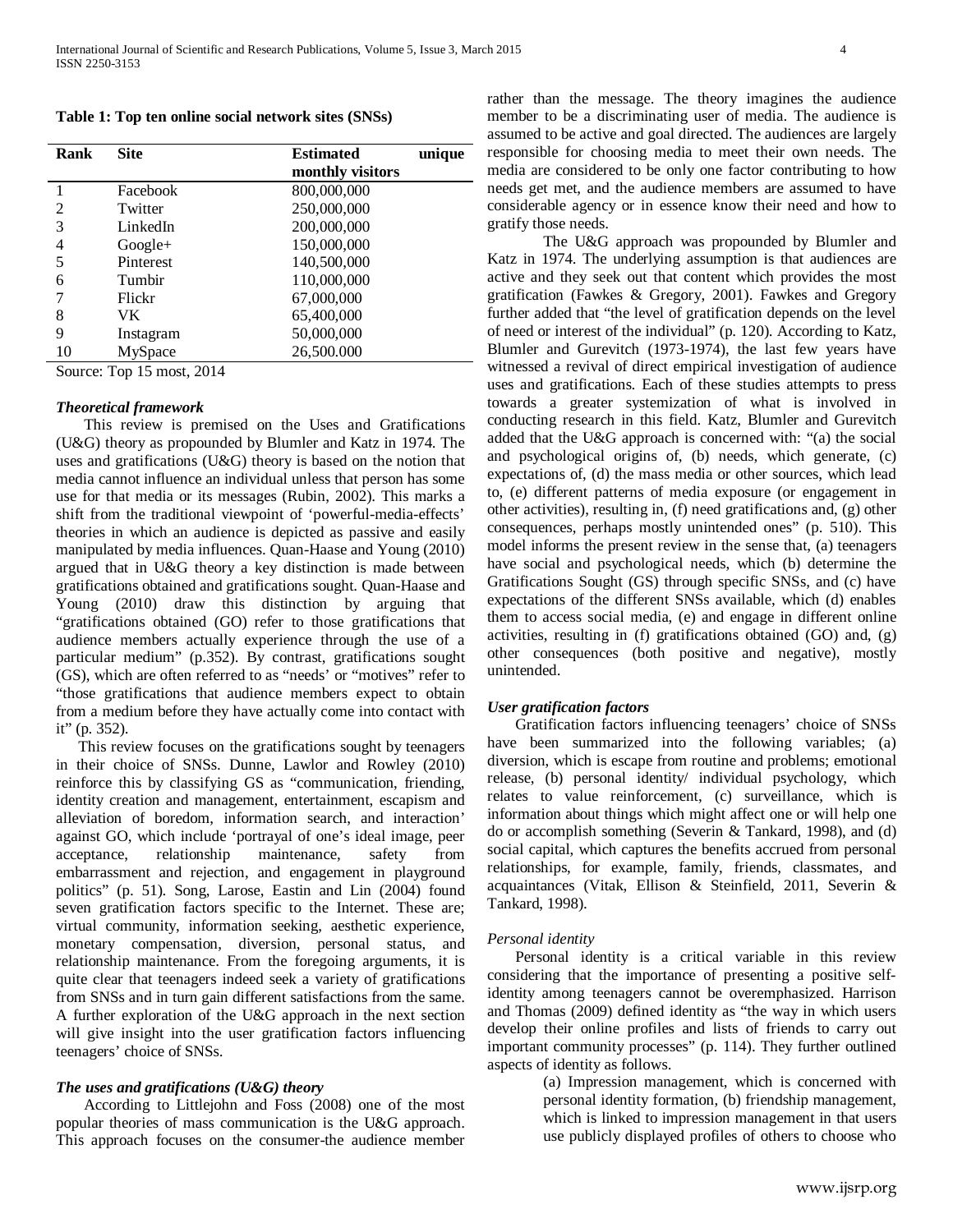they would like to include as friends on their list, (c) network structure, relates to the roles that users play in the social community in which they participate, and (d) bridging of online and offline social networks, which is concerned with the degree to which the SNS becomes an integral part of the users' actual life while offline (Harrison & Thomas, 2009, p. 114).

This is evidenced by Dunne and Lawlors' (2010) study on young people's use of online SNSs. Their study was carried out among girls aged 12 to 14 years and focused on one SNS 'Bebo'. Findings revealed an active use of Bebo for personal motives and gratifications in terms of presenting and managing a certain identity and persona in a social context. One respondent in their findings stated, "sometimes you look at people's profile pictures and go "oh my god", what are they at"? Some of the stuff they say about themselves is exaggerated as well, they are trying to make themselves look cool" (Dunne & Lawlor, 2010, p. 52). Chigona, Kamkwenda and Manjoo (2008) echo this by arguing that among the process gratifications sought by the youth include the need for image, fashion and status.

## *Social capital*

The concept of social capital draws a variety of definitions in multiple fields (Ellison, Steinield & Lampe, 2007). Broadly though, (Ellison, Steinfield & Lampe, 2007; Valenzuela, Park & Kee, 2009) defined social capital as the resources accumulated through the relationships among people. This definition is reinforced by Williams (2006) assertion that:

> It is loosely understood to operate like financial capital in that it creates more of it. However, instead of goods and services, the things being used and created are personal relationships and the benefits that come with them: Some social actors interact and form a network of individuals – a "social network"- resulting in positive affective bonds. These in turn yield positive outcomes such as emotional support or the ability to mobilize others (Williams, 2006, p. 594).

Valenzuela, Park and Kee (2009) argued that unsafe disclosure of information, cyberbullies, addiction, risky behavior, and contact with dangerous communities are among the popular concerns raised about the use of SNSs. They further posit that "other research shows that young people are motivated to join these sites to keep strong ties with friends and to strengthen ties with new acquaintances" (p. 876). This validates Williams (2006) argument that bridging and bonding social capital could be motivating factors influencing choice of SNSs.

Putnam as cited in Williams (2006) splits social capital into 'bonding' and 'bridging'. He argues that bridging and bonding allow for different types of social capital to result when different norms and networks are in place. According to Putnam, these two types of social capital are related but not equivalent. Bridging social capital is inclusive and occurs when individuals from different backgrounds make connections between social networks. By contrast, bonding can be exclusive. It occurs when strongly tied individuals, such as family and close friends, provide emotional or substantive support for one another (Williams, 2006). Papacharissi and Mendelson (n.d) argued that media audiences also seek to maintain social capital. They add that maintained social capital focuses on staying connected to groups from previous moments in one's life. The question though at this point is whether teenagers' choice of SNSs is motivated by the desire to 'bridge', 'bond' and 'maintain' social capital.

#### *Diversion and surveillance*

Severin and Tankard (1998) categorize the variables of diversion and surveillance as gratification factors. They define diversion as escape from routine and problems, and surveillance as seeking information about things, which might affect one or will help in accomplishing given tasks. This is echoed by Johnson (2008) as cited in Quan-Haase and Young (2010) who suggested that 'keeping in touch' dimension of Facebook comprises of surveillance and social searching. Surveillance is further defined as the desire to see what old contacts and friends are upto, how they look, and how they behave. Quan-Haase and Young (2010) further outline the main reasons to use Facebook as (a) to learn about social events, (b) to keep in touch with friends, and (c) as a diversion from school work. These fit in well with the objective of the review, which seeks to investigate user gratification factors influencing teenagers' choice of social network sites. McQuail as cited in Brandtzæg and Heim (2009) argued that there are four main motivations for media use; (a) information, (b) entertainment, (c) social interaction, and (d) personal identity. Leung (2007) echoes this by listing entertainment, surveillance, passing time, and escape as motivations for internet use. Although these motivations are observed from a broad perspective, it is clear that diversion and surveillance act as motivations for internet use. This information could be related to bridging and bonding social capital among teenagers.

## *Demographic characteristics of gender, age and socioeconomic status*

Ahn (2011b) conceded that there have been few studies that consider systematic differences in user characteristics of SNSs. Studies in the United States point to a relationship between socioeconomic status (SES) and Internet access. This could by extension be applied to SNSs. Ahn (2011b) argued that "parents' education beyond a high school diploma, a common indicator of SES, did not have a significant relationship to teens' use of SNSs" (p. 3). Additionally, teenagers who primarily accessed the Internet away from home or school were most likely to be SNSs members (Ahn, 2011b). According to Boyd (2008) gender and age also appear to influence participation on Social Network Sites (SNSs). Boyd (2008) further stated that younger boys are more likely to participate in SNSs than younger girls but older girls are far more likely to participate than older boys. Boyd argued that the motivations for using SNSs are that inherently, "older boys are twice as likely to use the sites to flirt and slightly more likely to use the sites to meet new people than girls of their age" (p. 121). Although Boyd (2008) does not classify specific age categories to these motivations, it is apparent that age and gender are indeed predictive of teenagers' Social Network Sites choices.

## *Empirical review of literature*

Several studies have been carried out relating the U&G theory to SNSs. In one such study, Urista, Doug and Day (n.d) sought to explain why young adults used MySpace and Facebook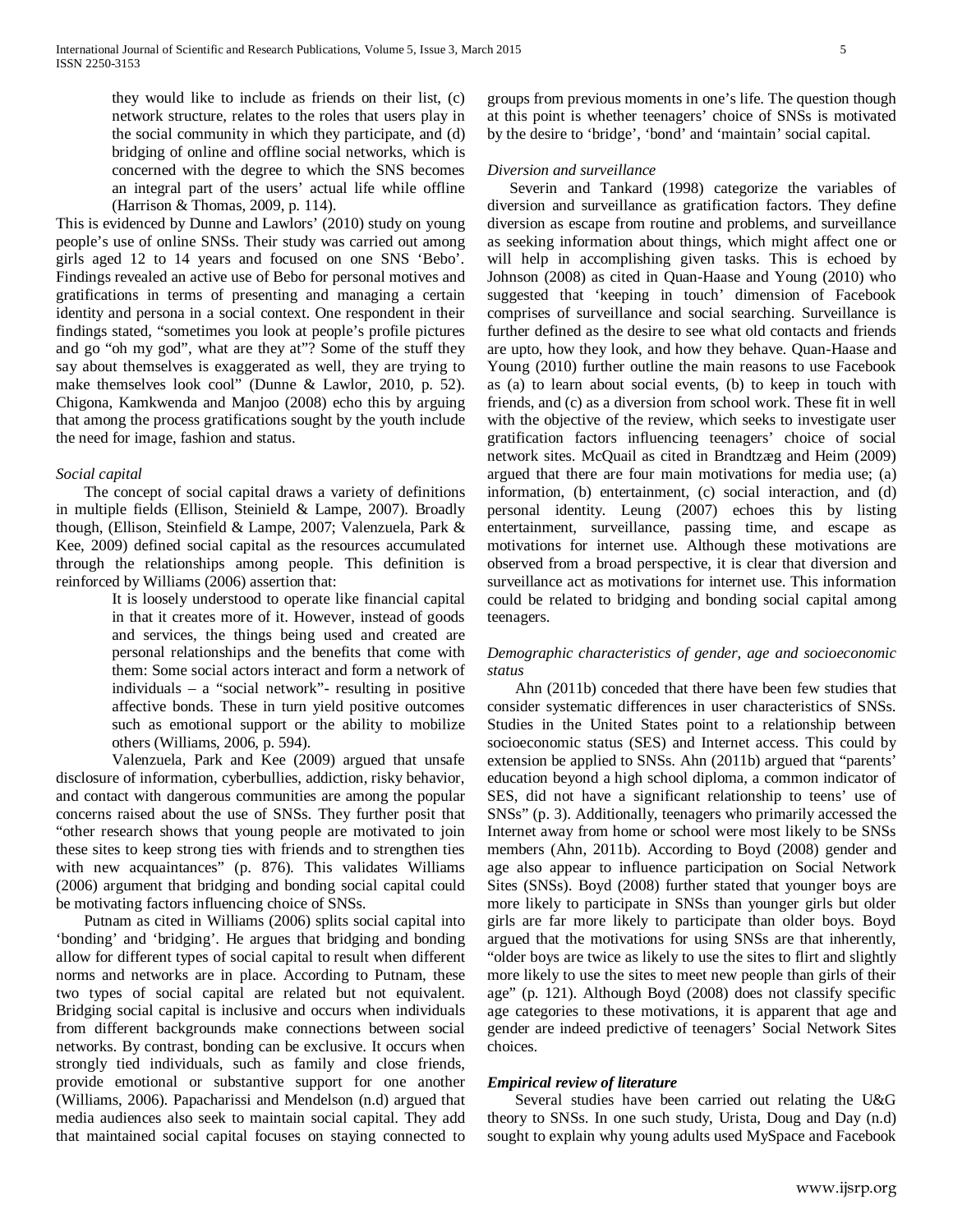through the U&G theory. The exploratory study applied the focus group method to investigate how members of Facebook and MySpace used the sites to fulfill their wants and needs. This qualitative approach was used in order to provide insights into thoughts, ideas, perceptions, and attitudes of individual SNS members who used online sources to fulfill their needs and wants. Findings revealed five themes from the focus group discussions. These included: (a) efficient communication, (b) convenient communication, (c) curiosity about others, (d) popularity, and (e) relationship formation and reinforcement. The findings also suggested that an immediacy driven tendency motivated young people to use SNSs. Members used SNSs to satisfy a specific gratification that they sought. These gratifications fall into the four factors adopted in this review.

In another study, Wyche, Schoenebeck and Forte (2013) examined Facebook use in Kenya, where social media participation is growing but less developed technological infrastructures and uneven access to technology limit use. This study emphasized how the potential for ICT to support economic prosperity, education, and civic engagement had been widely discussed, but lament the scarcity of research on SNSs in such contexts. This was a qualitative study where the researchers conducted observations and interviews at Internet cafés in rural Kenya. Among the key findings of the study included the fact that participants were familiar with Facebook but there were high costs associated with Facebook access in rural Kenya. Cases of limited Bandwidth and power outages were also cited as impediments to Facebook access. Whereas Wyche, Schoenebeck and Forte's (2013) study sets the stage for future research on SNSs, there is a clear gap in the relationship between theory and SNSs use. The study also fails to address a specific segment of the population thus making it difficult to direct communication strategies aimed at segments of the population. This review presents a different perspective to the study of urban populations' choices of SNSs by specifically targeting teenagers.

Ellison, Steinfield and Lampe (2007) examined the relationships between use of Facebook, a popular SNS and the formation and maintenance of social capital. This study employed a survey method where the findings point to an association between use of Facebook and the three types of social capital, with the strongest relationship being to bridge social capital. This compares favorably with Dunne, Lawlor and Rowley's (2010) research, which explored the U&G that young people, specifically girls aged 12 – 14 years, derived from online SNS (Bebo). The study sought to explore the girls' usage of the Internet and more specifically SNSs, and examine the reasons for this behavior. A qualitative methodology was employed in the study involving a total of seven focus groups which were conducted in the setting of an Irish secondary school. Their findings identified gratifications sought (GS) as communication, Friending, identity creation and management, entertainment, escapism and alleviation of boredom, information search, and interaction with boys. The gratifications obtained (GO) included, portraying ones ideal image, peer acceptance, relationship maintenance, safety from embarrassment and rejection, and engaging in playground politics. This study demonstrated how the U&G approach is both appropriate and relevant in the context of the online environment and specifically SNSs.

Rack and Bonds-Raacke (2008) conducted a study to evaluate why people use friend-networking sites, what the characteristics are of the typical college user, and what U&G are met by using these sites. This was an exploratory study, which applied the quantitative method. The questionnaire was employed as the main tool of data collection. In a study examining whether off-line inequalities predict teenagers online social networks, (Ahn, 2011b) analyzed a dataset of 701 U.S. teenagers aged between twelve and eighteen years. This study employed a survey methodology where online questionnaire was the main tool for data collection. Findings suggested that the characteristics of teenagers that use Facebook, Myspace, or both SNSs showed distinct differences. Although Ahn's (2011b) study is closely related to the present review in the sense that teenagers' SNSs choices are under focus, Facebook and Myspace SNSs are used thus locking out those teenagers who might belong to other SNSs. All these studies ideally examine the motivations for using specific SNSs but are deficient in explaining the gratifications that inform the choice of these SNSs. The studies are also methodologically deficient in that the use of one research design may not present accurate findings, which can be generalized to large populations.

## III. METHODOLOGY

This article adopted a review methodology based on literature related to social network sites (SNSs) and teenagers. The Uses and Gratifications approach informed the theoretical framework of the review. Empirical studies were reviewed for gratifications sought, which were then grouped into the four variables discussed.

## IV. DISCUSSION

This review set out to reveal user gratification factors influencing teenagers' choice of social network sites (SNSs). The results based on existing literature revealed four main classifications of gratification factors that teenagers sought in their interactions with SNSs. The review extends prior scholarship by investigating gratification factors influencing SNSs choice. This coupled with the Uses and Gratifications approach presents a rich foundation for future empirical research into teenagers and SNSs. Previous studies reviewed point to a broad and unstructured classification of gratifications sought by SNSs users. These pose as many questions as they resolve but provide pointers to future directions for research. It is envisaged that this review is a first step in developing a framework through which user gratifications influencing SNSs use can be examined.

## REFERENCES

- [1] Ahn, J. (2011a). The effects of social network sites on adolescents' social and academic development: Current theories and controversies. *Journal of the American Society for Information Science and Technology*, 62(8) pp. 1435-1445.
- [2] Ahn, J. (2011b). Teenagers and social network sites: Do off-line inequalities predict their online social networks? *First Monday*. 17(1), doi: 10.5210/fm.V17i1.3752.
- [3] Baker, R. K., & White, K. M. (2010). Predicting adolescents' use of social networking sites from an extended theory of planned behavior perspective. Computers in Human Behavior, 26(6) pp. 1591-1597.
- [4] boyd. D (2008). Why youth heart social network sites: The role of networked publics in teenage social life. *Youth Identity and Digital*